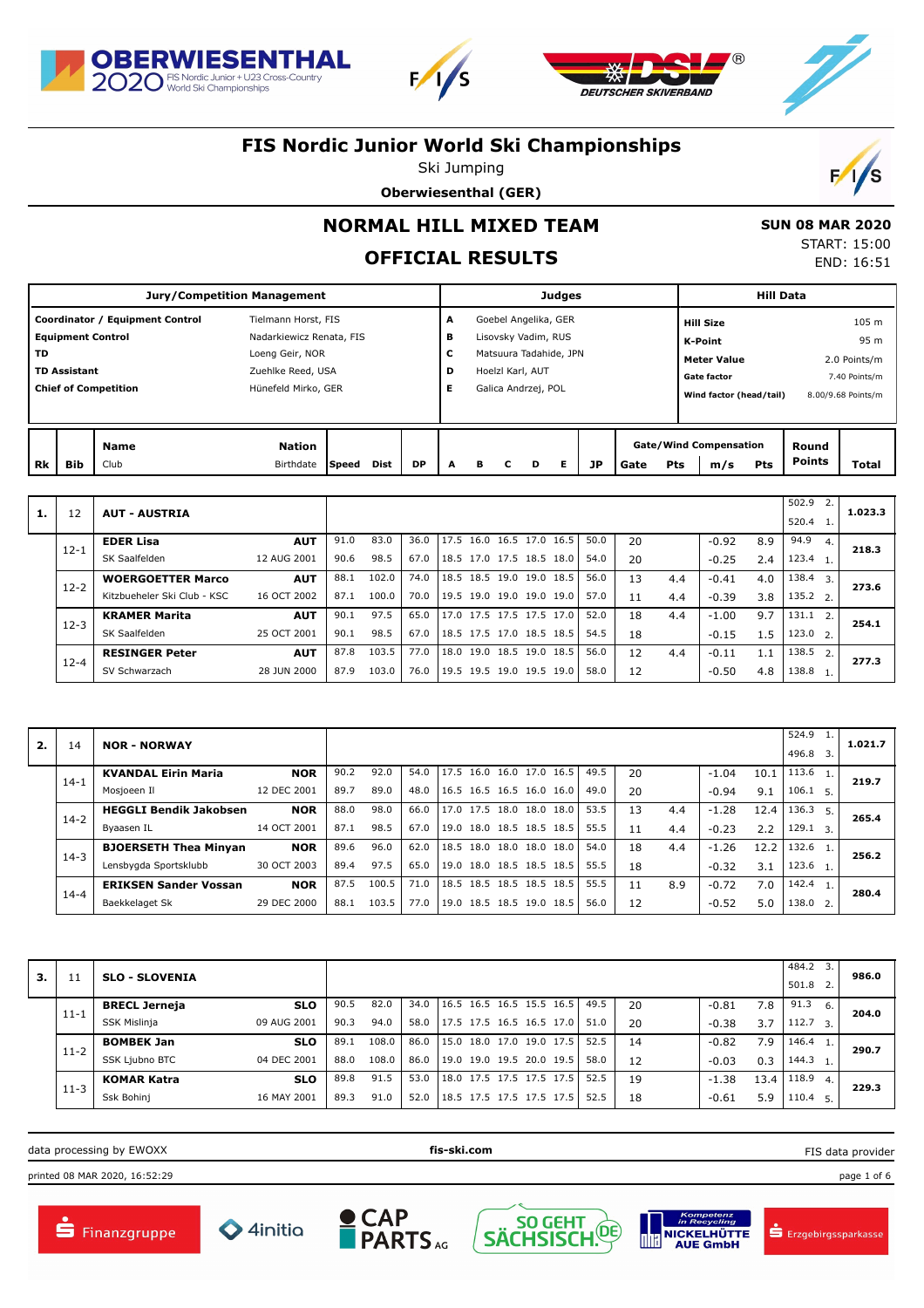





Ski Jumping

**Oberwiesenthal (GER)**



 **SUN 08 MAR 2020** START: 15:00 END: 16:51

#### **NORMAL HILL MIXED TEAM**

#### **OFFICIAL RESULTS**

|      |          | <b>Name</b>        | <b>Nation</b> |              |             |           |                          |  |  |      |      |     | <b>Gate/Wind Compensation</b> |            | Round         |              |
|------|----------|--------------------|---------------|--------------|-------------|-----------|--------------------------|--|--|------|------|-----|-------------------------------|------------|---------------|--------------|
| l Rk | Bib      | Club               | Birthdate     | <b>Speed</b> | <b>Dist</b> | <b>DP</b> | A                        |  |  | JP   | Gate | Pts | m/s                           | <b>Pts</b> | <b>Points</b> | <b>Total</b> |
|      |          | <b>HAFNAR Mark</b> | <b>SLO</b>    | 87.7         | 97.5        | 65.0      | 19.0 18.0 18.0 18.5 18.0 |  |  | 54.5 | 12   | 4.4 | $-0.38$                       | 3.7        | 127.6<br>6.   | 262.0        |
|      | $11 - 4$ | Sk Triglav kranj   | 11 APR 2002   | 87.8         | 102.0       | 74.0      | 18.5 19.0 19.0 19.0 19.0 |  |  | 57.0 | 12   |     | $-0.35$                       | 34         | 134.4<br>4.   |              |

| -4. | 13       | <b>GER - GERMANY</b>      |             |      |       |      |                          |                     |      |      |    |     |         |      | 437.1            |                  | 926.3 |
|-----|----------|---------------------------|-------------|------|-------|------|--------------------------|---------------------|------|------|----|-----|---------|------|------------------|------------------|-------|
|     |          |                           |             |      |       |      |                          |                     |      |      |    |     |         |      | 489.2 4.         |                  |       |
|     | $13 - 1$ | <b>KUEBLER Pia Lilian</b> | <b>GER</b>  | 90.5 | 82.0  | 34.0 | 15.0                     | 15.0 14.5 14.0 14.5 |      | 44.0 | 20 |     | $-0.16$ | 1.5  | 79.5             | 10.              | 185.7 |
|     |          | Sv Zschopau               | 08 OCT 2002 | 90.5 | 90.5  | 51.0 | 17.0                     | 17.5 17.5 17.0      | 17.0 | 51.5 | 20 |     | $-0.38$ | 3.7  | $106.2 \quad 4.$ |                  |       |
|     | $13-2$   | <b>RAIMUND Philipp</b>    | <b>GER</b>  | 88.3 | 100.5 | 71.0 | 17.5                     | 17.0 17.5 17.5 17.5 |      | 52.5 | 13 | 4.4 | $-0.93$ | 9.0  | 136.9            | $\overline{4}$ . | 263.3 |
|     |          | Sc Oberstdorf             | 23 JUN 2000 | 87.3 | 98.5  | 67.0 | 18.5 17.0 18.5 16.5 17.5 |                     |      | 53.0 | 11 | 4.4 | $-0.21$ | 2.0  | $126.4 \quad 4.$ |                  |       |
|     | $13-3$   | <b>FREITAG Selina</b>     | <b>GER</b>  | 90.4 | 81.5  | 33.0 | 17.0                     | 16.0 16.0 16.5 16.5 |      | 49.0 | 18 | 4.4 | $-1.60$ | 15.5 | 101.9            | 7.               | 221.7 |
|     |          | Sq Nickelhuette Aue       | 19 MAY 2001 | 90.1 | 95.0  | 60.0 | 18.5                     | 18.0 18.0 18.5 18.0 |      | 54.5 | 18 |     | $-0.55$ | 5.3  | $119.8$ 3.       |                  |       |
|     | $13 - 4$ | <b>ROTH Luca</b>          | <b>GER</b>  | 87.6 | 85.5  | 41.0 | 18.0                     | 16.5 17.0 17.0      | 17.0 | 51.0 | 11 | 8.9 | $-1.85$ | 17.9 | 118.8            | 9.               | 255.6 |
|     |          | Sv Messstetten            | 14 APR 2000 | 88.1 | 102.0 | 74.0 | 19.5 18.5 19.0 19.5 19.0 |                     |      | 57.5 | 12 |     | $-0.55$ | 5.3  | 136.8 3.         |                  |       |

|    |          |                                          |      |      |      |                          |                     |  |      |    |     |         |      | 468.9           | -4.            | 887.3 |
|----|----------|------------------------------------------|------|------|------|--------------------------|---------------------|--|------|----|-----|---------|------|-----------------|----------------|-------|
| 5. | 15       | <b>RUS - RUSSIA</b>                      |      |      |      |                          |                     |  |      |    |     |         |      | 418.4           | 7.             |       |
|    | $15 - 1$ | <b>RUS</b><br><b>IAKOVLEVA Lidija</b>    | 90.4 | 87.5 | 45.0 | 16.5                     | 17.0 16.5 17.0 16.5 |  | 50.0 | 20 |     | $-1.36$ | 13.2 | $108.2$ 2.      |                | 227.8 |
|    |          | Saint-Petersburg KOR1 Dinamo 14 AUG 2001 | 90.2 | 96.5 | 63.0 | 18.5 18.0 17.5 17.0 17.5 |                     |  | 53.0 | 20 |     | $-0.37$ | 3.6  | $119.6$ 2.      |                |       |
|    | $15 - 2$ | <b>RUS</b><br><b>SADREEV Danil</b>       | 88.4 | 98.5 | 67.0 | 18.0 18.0 18.5 18.0 18.0 |                     |  | 54.0 | 13 | 4.4 | $-0.87$ | 8.4  | $133.8\quad 6.$ |                | 240.0 |
|    |          | MBU DOD SDUSSH Leninogorsk 07 MAY 2003   | 86.9 | 88.0 | 46.0 | 18.0 17.5 17.5 17.0 17.0 |                     |  | 52.0 | 11 | 4.4 | $-0.39$ | 3.8  | $106.2$ 7.      |                |       |
|    | $15-3$   | <b>RUS</b><br><b>MAKHINIA Irma</b>       | 89.8 | 86.0 | 42.0 | 17.0 16.5 16.0 16.0 15.5 |                     |  | 48.5 | 18 | 4.4 | $-0.94$ | 9.1  | $104.0\quad 6.$ |                | 172.3 |
|    |          | 06 SEP 2002<br>Gbu Csp sochi             | 89.9 | 74.0 | 18.0 | 14.0 15.0 15.0 14.5 14.5 |                     |  | 44.0 | 18 |     | $-0.65$ | 6.3  | 68.3            | 8.             |       |
|    | $15 - 4$ | <b>RUS</b><br><b>MANKOV Ilva</b>         | 87.1 | 92.5 | 55.0 | 18.0                     | 17.5 17.5 17.0 17.0 |  | 52.0 | 11 | 8.9 | $-0.72$ | 7.0  | 122.9           | 7 <sub>1</sub> | 247.2 |
|    |          | Sdushor Nizhniy Tagil<br>17 MAR 2003     | 87.5 | 99.0 | 68.0 | 18.0 18.0 18.5 18.5 18.5 |                     |  | 55.0 | 12 |     | $-0.13$ | 1.3  | $124.3$ 7.      |                |       |

|    |          |                          |             |      |       |      |  |                          |                          |      |    |         |               | 451.2              |    |       |
|----|----------|--------------------------|-------------|------|-------|------|--|--------------------------|--------------------------|------|----|---------|---------------|--------------------|----|-------|
| 6. | 10       | <b>FRA - FRANCE</b>      |             |      |       |      |  |                          |                          |      |    |         |               | 431.8 6.           |    | 883.0 |
|    |          | <b>PAGNIER Josephine</b> | <b>FRA</b>  | 90.6 | 91.5  | 53.0 |  |                          | 17.5 17.5 17.5 17.5 17.5 | 52.5 | 20 | 0.16    | $-1.3$        | $104.2$ 3.         |    | 206.7 |
|    | $10-1$   | Chaux Neuve              | 04 JUN 2002 | 90.6 | 88.0  | 46.0 |  | 17.0 17.0 17.0 17.0 17.0 |                          | 51.0 | 20 | $-0.57$ | 5.5           | $102.5$ 6.         |    |       |
|    |          | <b>FOUBERT Valentin</b>  | <b>FRA</b>  | 88.6 | 94.0  | 58.0 |  | 18.5 17.5 18.0 18.5 17.5 |                          | 54.0 | 14 | $-0.68$ | 6.6           | $118.6 \quad 7.$   |    | 229.9 |
|    | $10-2$   | C.S courchevel           | 17 AUG 2002 | 87.8 | 93.5  | 57.0 |  | 18.5 17.5 18.0 18.5 17.5 |                          | 54.0 | 12 | $-0.03$ | 0.3           | $111.3$ 6.         |    |       |
|    |          | <b>MORAT Lucile</b>      | <b>FRA</b>  | 90.8 | 82.5  | 35.0 |  | 16.5 16.0 16.5 16.5 16.5 |                          | 49.5 | 19 | $-1.08$ | 10.5          | 95.0               | 8. | 184.9 |
|    | $10-3$   | Courchevel               | 15 JUN 2001 | 90.2 | 84.5  | 39.0 |  | 16.0 16.5 16.5 16.5 16.5 |                          | 49.5 | 18 | $-0.14$ | $1.4^{\circ}$ | 89.9               |    |       |
|    |          | <b>CONTAMINE Mathis</b>  | <b>FRA</b>  | 88.3 | 100.0 | 70.0 |  | 18.5 18.5 18.5 18.0      | 18.5                     | 55.5 | 13 | $-0.82$ | 7.9           | 133.4              | 4. | 261.5 |
|    | $10 - 4$ | Courchevel               | 14 SEP 2001 | 87.6 | 100.0 | 70.0 |  | 18.5 18.0 19.0 19.0 18.5 |                          | 56.0 | 12 | $-0.22$ | 2.1           | 128.1 <sub>5</sub> |    |       |

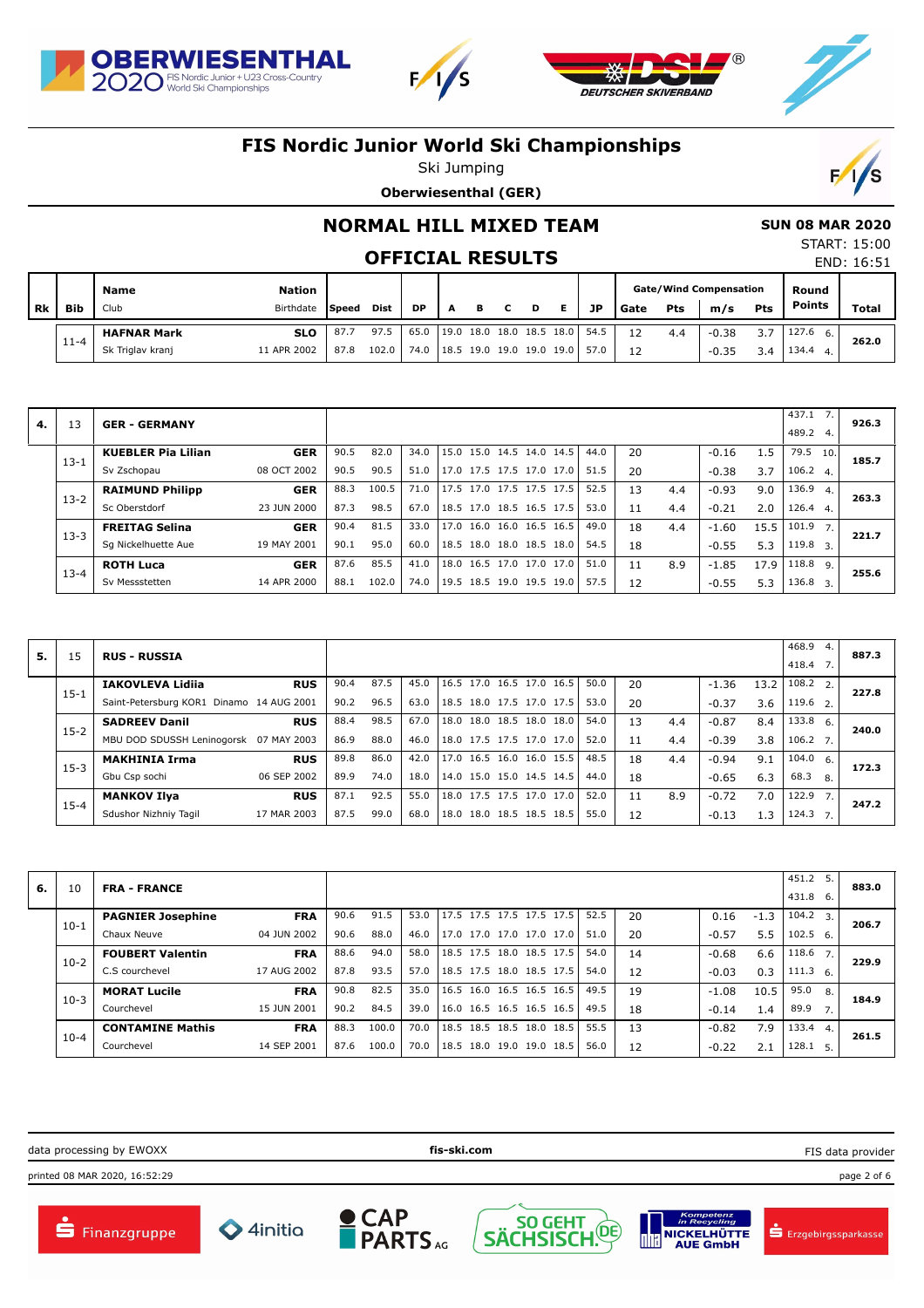





Ski Jumping

**Oberwiesenthal (GER)**



 **SUN 08 MAR 2020** START: 15:00

# **NORMAL HILL MIXED TEAM**

#### **OFFICIAL RESULTS**

|           |                |                        |             |       |      | <b>OFFICIAL RESULTS</b> |                          |                          |   |   |                          |      |      |            |                               |      |               | END: 16:51 |
|-----------|----------------|------------------------|-------------|-------|------|-------------------------|--------------------------|--------------------------|---|---|--------------------------|------|------|------------|-------------------------------|------|---------------|------------|
|           |                | <b>Name</b>            | Nation      |       |      |                         |                          |                          |   |   |                          |      |      |            | <b>Gate/Wind Compensation</b> |      | Round         |            |
| <b>Rk</b> | <b>Bib</b>     | Club                   | Birthdate   | Speed | Dist | <b>DP</b>               | A                        | в                        | c | D | Е                        | JP   | Gate | <b>Pts</b> | m/s                           | Pts  | <b>Points</b> | Total      |
| 7.        | $\overline{7}$ | <b>POL - POLAND</b>    |             |       |      |                         |                          |                          |   |   |                          |      |      |            |                               |      | 442.0<br>-6.  | 879.9      |
|           |                |                        |             |       |      |                         |                          |                          |   |   |                          |      |      |            |                               |      | .5.<br>437.9  |            |
|           | $7 - 1$        | <b>KARPIEL Kamila</b>  | <b>POL</b>  | 90.8  | 82.5 | 35.0                    |                          |                          |   |   | 17.5 16.0 16.5 16.5 16.5 | 49.5 | 20   |            | $-1.06$                       | 10.3 | 94.8<br>5.    | 179.2      |
|           |                | AZS Zakopane           | 25 NOV 2001 | 90.6  | 81.0 | 32.0                    | 17.0 16.5 16.5 16.5 16.5 |                          |   |   |                          | 49.5 | 20   |            | $-0.30$                       | 2.9  | 84.4<br>8.    |            |
|           | $7 - 2$        | <b>NIZNIK Adam</b>     | <b>POL</b>  | 88.7  | 83.0 | 36.0                    | 17.5 16.5 16.5 17.0 17.0 |                          |   |   |                          | 50.5 | 14   |            | $-1.35$                       | 13.1 | 99.6 12.      | 221.6      |
|           |                | Ts Wisla zakopane      | 07 OCT 2002 | 87.7  | 97.5 | 65.0                    | 18.5 18.0 18.0 19.0 18.5 |                          |   |   |                          | 55.0 | 12   |            | $-0.21$                       | 2.0  | $122.0$ 5.    |            |
|           | $7 - 3$        | <b>RAJDA Kinga</b>     | <b>POL</b>  | 90.0  | 95.5 | 61.0                    | 17.5 16.5 16.5 15.5 17.5 |                          |   |   |                          | 50.5 | 19   |            | $-0.65$                       | 6.3  | 117.8<br>-5.  | 222.3      |
|           |                | SS-R LZS Sokol Szczyrk | 22 DEC 2000 | 89.5  | 90.0 | 50.0                    | 18.0 16.5 16.5 16.5 17.5 |                          |   |   |                          | 50.5 | 18   |            | $-0.41$                       | 4.0  | $104.5$ 6.    |            |
|           | $7 - 4$        | <b>PILCH Tomasz</b>    | <b>POL</b>  | 88.4  | 98.5 | 67.0                    |                          | 19.0 18.5 19.0 19.0 18.5 |   |   |                          | 56.5 | 13   |            | $-0.65$                       | 6.3  | 129.8<br>-5.  | 256.8      |
|           |                | WSS Wisla              | 20 OCT 2000 | 87.6  | 99.5 | 69.0                    | 18.5 18.5 18.0 18.5 18.5 |                          |   |   |                          | 55.5 | 12   |            | $-0.26$                       | 2.5  | $127.0$ 6.    |            |

| 8. | 8       | <b>ITA - ITALY</b>                      |      |      |      |                          |                |      |    |         |        | 431.2      | 8.               | 829.7 |
|----|---------|-----------------------------------------|------|------|------|--------------------------|----------------|------|----|---------|--------|------------|------------------|-------|
|    |         |                                         |      |      |      |                          |                |      |    |         |        | 398.5      | 8.               |       |
|    | $8 - 1$ | <b>ITA</b><br><b>MALSINER Jessica</b>   | 90.5 | 80.0 | 30.0 | 17.5<br>16.0             | 16.5 17.0 16.5 | 50.0 | 20 | $-0.23$ | 2.2    | 82.2       | 9.               | 167.4 |
|    |         | S.C. GARDENA RAIFFEISEN GHERD3 SEP 2002 | 90.5 | 79.5 | 29.0 | 17.0 16.5 16.5 16.0 16.5 |                | 49.5 | 20 | $-0.69$ | 6.7    | 85.2       | 7.               |       |
|    | $8 - 2$ | <b>ITA</b><br><b>GALIANI Mattia</b>     | 88.8 | 89.0 | 48.0 | 18.0 17.5 17.5 17.5 17.5 |                | 52.5 | 14 | $-1.33$ | 12.9   | 113.4      | 8.               | 204.2 |
|    |         | S.C. GARDENA RAIFFEISEN GHERD5 MAY 2002 | 87.5 | 85.0 | 40.0 | 17.5 16.5 16.5 16.5 16.5 |                | 49.5 | 12 | $-0.13$ | 1.3    | 90.8       | 8.               |       |
|    | $8 - 3$ | <b>ITA</b><br><b>MALSINER Lara</b>      | 90.7 | 99.5 | 69.0 | 17.5 17.5                | 18.0 17.5 17.5 | 52.5 | 19 | $-0.32$ | 3.1    | $124.6$ 3. |                  | 240.8 |
|    |         | GRUPPO SCIATORI FIAMME GIALLE4 APR 2000 | 90.3 | 95.0 | 60.0 | 19.0 17.5 18.0 18.0 17.5 |                | 53.5 | 18 | $-0.28$ | 2.7    | 116.2      | $\overline{4}$ . |       |
|    | $8 - 4$ | <b>ITA</b><br><b>MORODER Daniel</b>     | 88.4 | 90.5 | 51.0 | 17.5 17.0 17.5 18.0 17.5 |                | 52.5 | 13 | $-0.77$ | 7.5    | 111.0 11.  |                  | 217.3 |
|    |         | S.C. GARDENA RAIFFEISEN GHERD2 JAN 2002 | 87.8 | 91.5 | 53.0 | 18.5 17.5 17.5 18.5 17.5 |                | 53.5 | 12 | 0.02    | $-0.2$ | $106.3$ 8. |                  |       |

|     |         | Not qualified for final round                                                       |      |       |      |                          |  |      |    |         |      |     |       |
|-----|---------|-------------------------------------------------------------------------------------|------|-------|------|--------------------------|--|------|----|---------|------|-----|-------|
| 9.  | 9       | <b>JPN - JAPAN</b>                                                                  |      |       |      |                          |  |      |    |         |      |     | 407.0 |
|     | $9 - 1$ | <b>SETO Rio</b><br><b>JPN</b><br>Shimokawashougyou High Schoo 23 APR 2001           | 90.1 | 82.5  | 35.0 | 17.0 16.5 17.0 16.5 16.5 |  | 50.0 | 20 | $-0.20$ | 1.9  | 7.  | 86.9  |
|     | $9 - 2$ | <b>IKEDA Ryusei</b><br><b>JPN</b><br>Keio University<br>25 OCT 2000                 | 88.9 | 101.5 | 73.0 | 18.0 18.0 18.5 18.5 18.5 |  | 55.0 | 14 | $-1.21$ | 11.7 | 2.  | 139.7 |
|     | $9 - 3$ | <b>JPN</b><br>KAMODA Ayuka<br>18 FEB 2001<br>ITOI Co.Ltd Ski Team                   | 89.9 | 66.5  | 3.0  | 15.5 15.5 15.5 15.5 15.0 |  | 46.5 | 19 | $-0.94$ | 9.1  | 13. | 58.6  |
|     | $9 - 4$ | <b>NIKAIDO Ren</b><br><b>JPN</b><br>Shimokawashougyou High Schoo 24 MAY 2001        | 88.3 | 97.0  | 64.0 | 18.5 18.0 18.5 18.5 18.5 |  | 55.5 | 13 | $-0.24$ | 2.3  | 8.  | 121.8 |
| 10. | 6       | <b>CZE - CZECH REPUBLIC</b>                                                         |      |       |      |                          |  |      |    |         |      |     | 388.9 |
|     | $6 - 1$ | <b>ULRICHOVA Klara</b><br><b>CZE</b><br>TJ Dukla Frenstat pod Radhosten 14 MAY 2004 | 90.1 | 78.0  | 26.0 | 16.5 15.5 16.0 16.0 16.5 |  | 48.5 | 20 | $-0.93$ | 9.0  | 8.  | 83.5  |

data processing by EWOXX **fis-ski.com** printed 08 MAR 2020, 16:52:29 page 3 of 6













Erzgebirgssparkass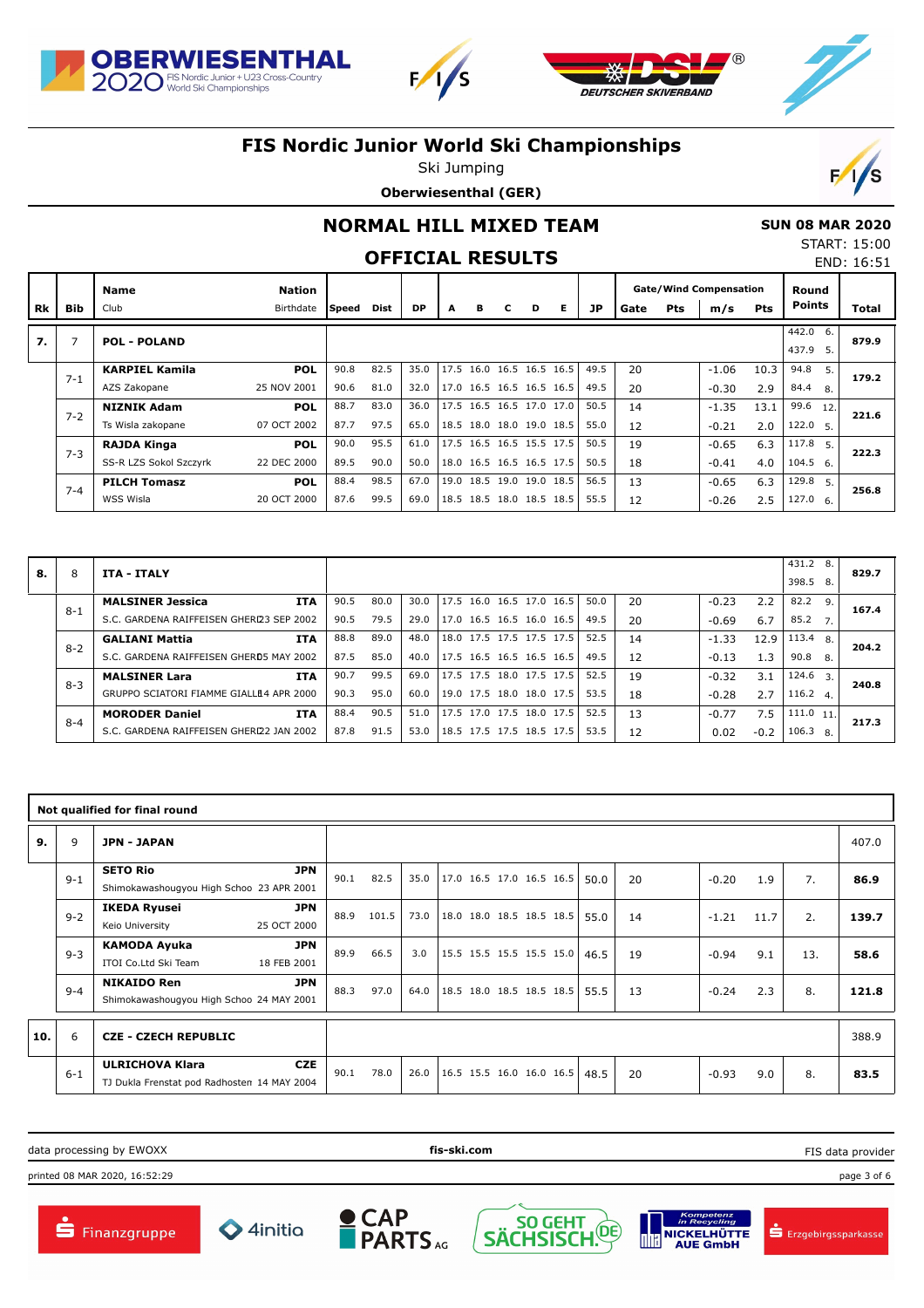





Ski Jumping

**Oberwiesenthal (GER)**



#### **NORMAL HILL MIXED TEAM**

#### **SUN 08 MAR 2020** START: 15:00

END: 16:51

**OFFICIAL RESULTS**

|     |                | <b>Nation</b><br>Name                                                           |            |       |         |                          |   |   |                          |   |      |      |            | <b>Gate/Wind Compensation</b> |            | Round         |       |
|-----|----------------|---------------------------------------------------------------------------------|------------|-------|---------|--------------------------|---|---|--------------------------|---|------|------|------------|-------------------------------|------------|---------------|-------|
| Rk  | Bib            | Club<br>Birthdate                                                               | Speed Dist |       | DP      | А                        | в | с | D                        | Е | JP   | Gate | <b>Pts</b> | m/s                           | <b>Pts</b> | <b>Points</b> | Total |
|     | $6 - 2$        | <b>RYDL Radek</b><br><b>CZE</b><br>15 JUL 2001<br>TJ Dukla Liberec              | 89.0       | 87.5  | 45.0    |                          |   |   | 17.0 17.0 17.0 16.5 17.0 |   | 51.0 | 14   |            | $-0.57$                       | 5.5        | 10.           | 101.5 |
|     | $6 - 3$        | <b>PTACKOVA Stepanka</b><br><b>CZE</b><br>Dukla Liberec<br>18 MAR 2002          | 90.7       | 82.5  | 35.0    |                          |   |   | 17.0 14.5 15.5 15.5 16.0 |   | 47.0 | 19   |            | $-0.67$                       | 6.5        | 9.            | 88.5  |
|     | $6 - 4$        | <b>SIKOLA Jakub</b><br><b>CZE</b><br>05 OCT 2001<br>TJ Dukla Liberec            | 88.4       | 95.0  | 60.0    |                          |   |   | 16.5 16.5 16.5 16.5 17.0 |   | 49.5 | 13   |            | $-0.61$                       | 5.9        | 10.           | 115.4 |
| 11. | 5              | <b>USA - UNITED STATES</b>                                                      |            |       |         |                          |   |   |                          |   |      |      |            |                               |            |               | 370.2 |
|     | $5 - 1$        | <b>HOFFMANN Anna</b><br><b>USA</b><br>28 MAR 2000                               | 90.4       | 74.5  | 19.0    |                          |   |   | 16.0 15.5 15.0 15.5 15.5 |   | 46.5 | 20   |            | $-0.84$                       | 8.1        | 11.           | 73.6  |
|     | $5 - 2$        | <b>DEAN Decker</b><br><b>USA</b><br>Steamboat Springs winter sports 08 AUG 2000 | 88.4       | 76.5  | 23.0    | 16.5 16.5 16.0 16.0 16.0 |   |   |                          |   | 48.5 | 14   |            | $-1.43$                       | 13.8       | 13.           | 85.3  |
|     | $5 - 3$        | <b>JONES Paige</b><br>USA<br>Park City Ski and Snowboard<br>30 AUG 2002         | 89.8       | 73.5  | 17.0    | 16.0 15.5 15.0 15.0 15.5 |   |   |                          |   | 46.0 | 19   |            | $-1.17$                       | 11.3       | 12.           | 74.3  |
|     | $5 - 4$        | <b>URLAUB Andrew</b><br><b>USA</b><br>Flying Eagles Ski Club<br>12 APR 2001     | 88.2       | 102.5 | 75.0    | 19.0 19.0 18.5 19.0 19.0 |   |   |                          |   | 57.0 | 13   |            | $-0.52$                       | 5.0        | 3.            | 137.0 |
| 12. | $\overline{4}$ | <b>FIN - FINLAND</b>                                                            |            |       |         |                          |   |   |                          |   |      |      |            |                               |            |               | 318.1 |
|     | $4 - 1$        | <b>OINAS Annamaija</b><br><b>FIN</b><br>Taivalkosken Kuohu<br>10 JAN 2003       | 90.3       | 55.5  | $-19.0$ |                          |   |   | 14.5 14.0 15.0 14.0 14.5 |   | 43.0 | 20   |            | $-1.58$                       | 15.3       | 15.           | 39.3  |
|     | $4 - 2$        | <b>PALOSAARI Vilho</b><br><b>FIN</b><br>Kuusamon Era-Veikot<br>20 JUL 2004      | 88.3       | 89.0  | 48.0    |                          |   |   | 17.0 16.5 16.0 16.5 16.5 |   | 49.5 | 14   |            | $-0.31$                       | 3.0        | 11.           | 100.5 |
|     | $4 - 3$        | <b>TERVAHARTIALA Julia</b><br><b>FIN</b><br>Lahti Ski Club<br>07 NOV 2002       | 90.6       | 79.5  | 29.0    |                          |   |   | 17.0 15.5 16.0 16.0 15.5 |   | 47.5 | 19   |            | $-1.15$                       | 11.1       | 10.           | 87.6  |
|     | $4 - 4$        | <b>AHONEN Mico</b><br><b>FIN</b><br>Lahden Hiihtoseura<br>27 NOV 2001           | 87.8       | 82.5  | 35.0    |                          |   |   | 17.5 16.5 16.0 16.0 16.5 |   | 49.0 | 13   |            | $-0.69$                       | 6.7        | 12.           | 90.7  |
| 13. | 2              | <b>ROU - ROMANIA</b>                                                            |            |       |         |                          |   |   |                          |   |      |      |            |                               |            |               | 295.1 |
|     | $2 - 1$        | <b>FOLEA Delia Anamaria</b><br><b>ROU</b><br>Css Dinamo rasnov<br>29 JAN 2004   | 90.6       | 68.0  | 6.0     |                          |   |   | 15.5 15.0 15.5 15.0 15.5 |   | 46.0 | 20   |            | $-1.58$                       | 15.3       | 12.           | 67.3  |
|     | $2 - 2$        | <b>CACINA Daniel Andrei</b><br><b>ROU</b><br>Cs Dinamo rasnov<br>17 OCT 2001    | 88.4       | 86.5  | 43.0    |                          |   |   | 15.5 15.0 15.0 15.0 16.0 |   | 45.5 | 14   |            | $-1.60$                       | 15.5       | 9.            | 104.0 |
|     | $2 - 3$        | <b>TRAMBITAS Andreea Diana</b><br><b>ROU</b><br>31 MAY 2000<br>Css Brasovia     | 89.3       | 63.0  | $-4.0$  |                          |   |   | 14.0 14.0 14.0 13.0 14.5 |   | 42.0 | 19   |            | $-1.72$                       | 16.6       | 14.           | 54.6  |
|     | $2 - 4$        | <b>ROU</b><br><b>FELDOREAN Andrei</b><br>13 APR 2000<br>Acs Sacele              | 87.7       | 73.0  | 16.0    |                          |   |   | 14.0 15.0 15.0 15.0 15.0 |   | 45.0 | 13   |            | $-0.85$                       | 8.2        | 14.           | 69.2  |
| 14. | 3              | <b>CHN - CHINA</b>                                                              |            |       |         |                          |   |   |                          |   |      |      |            |                               |            |               | 285.7 |
|     | $3 - 1$        | <b>SHAO Birun</b><br><b>CHN</b><br>15 AUG 2003                                  | 90.0       | 62.5  | $-5.0$  | 13.5 14.0 14.0 13.5 14.0 |   |   |                          |   | 41.5 | 20   |            | -1.27                         | 12.3       | 14.           | 48.8  |

data processing by EWOXX **fis-ski.com**

printed 08 MAR 2020, 16:52:29 page 4 of 6









FIS data provider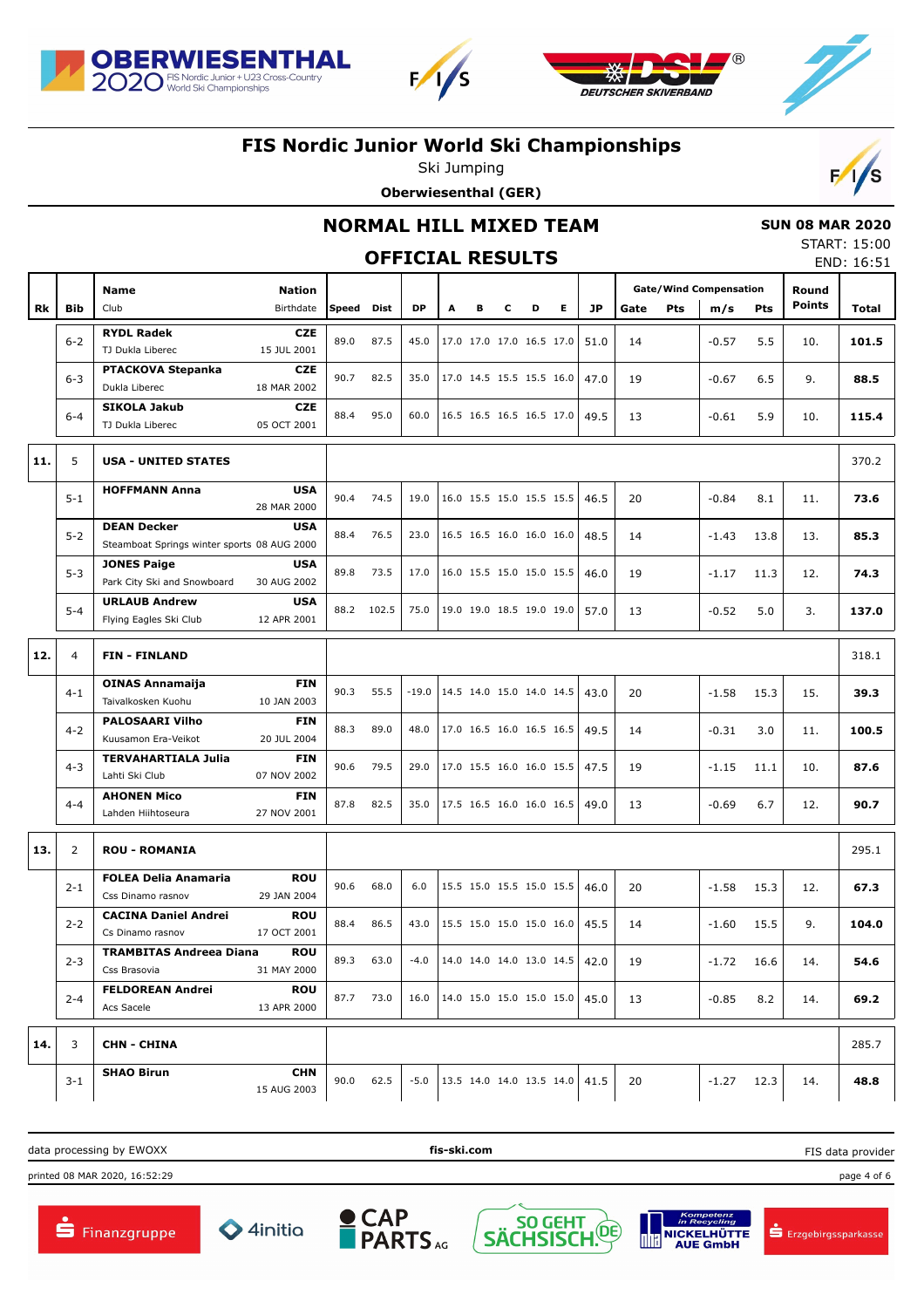





Ski Jumping

**Oberwiesenthal (GER)**



 **SUN 08 MAR 2020** START: 15:00 END: 16:51

# **NORMAL HILL MIXED TEAM**

# **OFFICIAL RESULTS**

| Rk  | <b>Bib</b> | <b>Name</b><br>Club                                | <b>Nation</b><br>Birthdate | Speed | <b>Dist</b> | <b>DP</b> | A                        | в                          | C | D | Е | JP   | Gate | <b>Gate/Wind Compensation</b><br><b>Pts</b><br>m/s<br>Pts |         |      | Round<br><b>Points</b> | <b>Total</b> |
|-----|------------|----------------------------------------------------|----------------------------|-------|-------------|-----------|--------------------------|----------------------------|---|---|---|------|------|-----------------------------------------------------------|---------|------|------------------------|--------------|
|     |            |                                                    |                            |       |             |           |                          |                            |   |   |   |      |      |                                                           |         |      |                        |              |
|     | $3 - 2$    | <b>ZHOU Xiaoyang</b>                               | <b>CHN</b><br>24 SEP 2002  | 88.0  | 77.5        | 25.0      |                          | 14.0 15.0 15.0 15.0 16.0   |   |   |   | 45.0 | 14   |                                                           | $-0.80$ | 7.7  | 14.                    | 77.7         |
|     | $3 - 3$    | <b>WANG Liangyao</b>                               | <b>CHN</b><br>21 NOV 2003  | 90.1  | 78.0        | 26.0      |                          | $14.0$ 15.0 14.5 15.0 15.0 |   |   |   | 44.5 | 19   |                                                           | $-1.20$ | 11.6 | 11.                    | 82.1         |
|     | $3 - 4$    | <b>ZHU Honglin</b>                                 | <b>CHN</b><br>11 OCT 2002  | 87.5  | 73.5        | 17.0      |                          | 14.0 15.0 14.5 14.0 15.0   |   |   |   | 43.5 | 13   |                                                           | $-1.72$ | 16.6 | 13.                    | 77.1         |
| 15. |            | <b>UKR - UKRAINE</b>                               |                            |       |             |           |                          |                            |   |   |   |      |      |                                                           |         |      |                        | 239.7        |
|     | $1 - 1$    | <b>HERASYMIUK Vitalina</b><br>COP of Winter Sports | <b>UKR</b><br>10 OCT 2003  | 90.6  | 70.0        | 10.0      |                          | 14.0 14.5 14.5 14.0 15.0   |   |   |   | 43.0 | 20   |                                                           | $-1.21$ | 11.7 | 13.                    | 64.7         |
|     | $1 - 2$    | <b>KORCHUK Anton</b><br>COP of Winter Sports       | <b>UKR</b><br>04 AUG 2004  | 88.0  | 75.0        | 20.0      |                          | 14.0 15.0 14.5 14.5 15.0   |   |   |   | 44.0 | 14   |                                                           | $-1.05$ | 10.2 | 15.                    | 74.2         |
|     | $1 - 3$    | <b>PYLYPCHUK Tetiana</b><br>COP of Winter Sports   | <b>UKR</b><br>10 FEB 2004  | 90.4  | 62.5        | $-5.0$    | 13.5 14.0 13.5 13.0 14.0 |                            |   |   |   | 41.0 | 19   |                                                           | $-1.11$ | 10.7 | 15.                    | 46.7         |
|     | $1 - 4$    | <b>YANIUK Yurii</b><br>Verkhovyna Ski School       | <b>UKR</b><br>02 MAY 2002  | 87.7  | 66.0        | 2.0       | 15.0 15.0 14.5 15.0 15.0 |                            |   |   |   | 45.0 | 13   |                                                           | $-0.73$ | 7.1  | 15.                    | 54.1         |

| <b>Weather Information</b> |          |      |      |                 |              |         |      |  |  |  |  |  |
|----------------------------|----------|------|------|-----------------|--------------|---------|------|--|--|--|--|--|
|                            |          | Snow | Air  | <b>Humidity</b> | Wind $[m/s]$ |         |      |  |  |  |  |  |
|                            | Weather  | [°C] | [°C] | [%]             | Min          | Avg     | Max  |  |  |  |  |  |
| 1st round                  | overcast | -8   |      | 84              | $-1.85$      | $-0.92$ | 0.16 |  |  |  |  |  |
| 2nd round                  | overcast | -8   |      | 87              | $-0.94$      | $-0.34$ | 0.02 |  |  |  |  |  |

| data processing by EWOXX      |                | fis-ski.com                      |                                      | FIS data provider                               |                     |  |  |  |
|-------------------------------|----------------|----------------------------------|--------------------------------------|-------------------------------------------------|---------------------|--|--|--|
| printed 08 MAR 2020, 16:52:29 |                |                                  |                                      |                                                 | page 5 of 6         |  |  |  |
| Finanzgruppe                  | <b>4initia</b> | $\bullet$ CAP<br><b>PARTS</b> AG | <b>SO GEHT</b><br><b>HEIELL</b> (DE) | <b>Kompetenz</b><br>in Recycling<br>NICKELHÜTTE | Erzgebirgssparkasse |  |  |  |